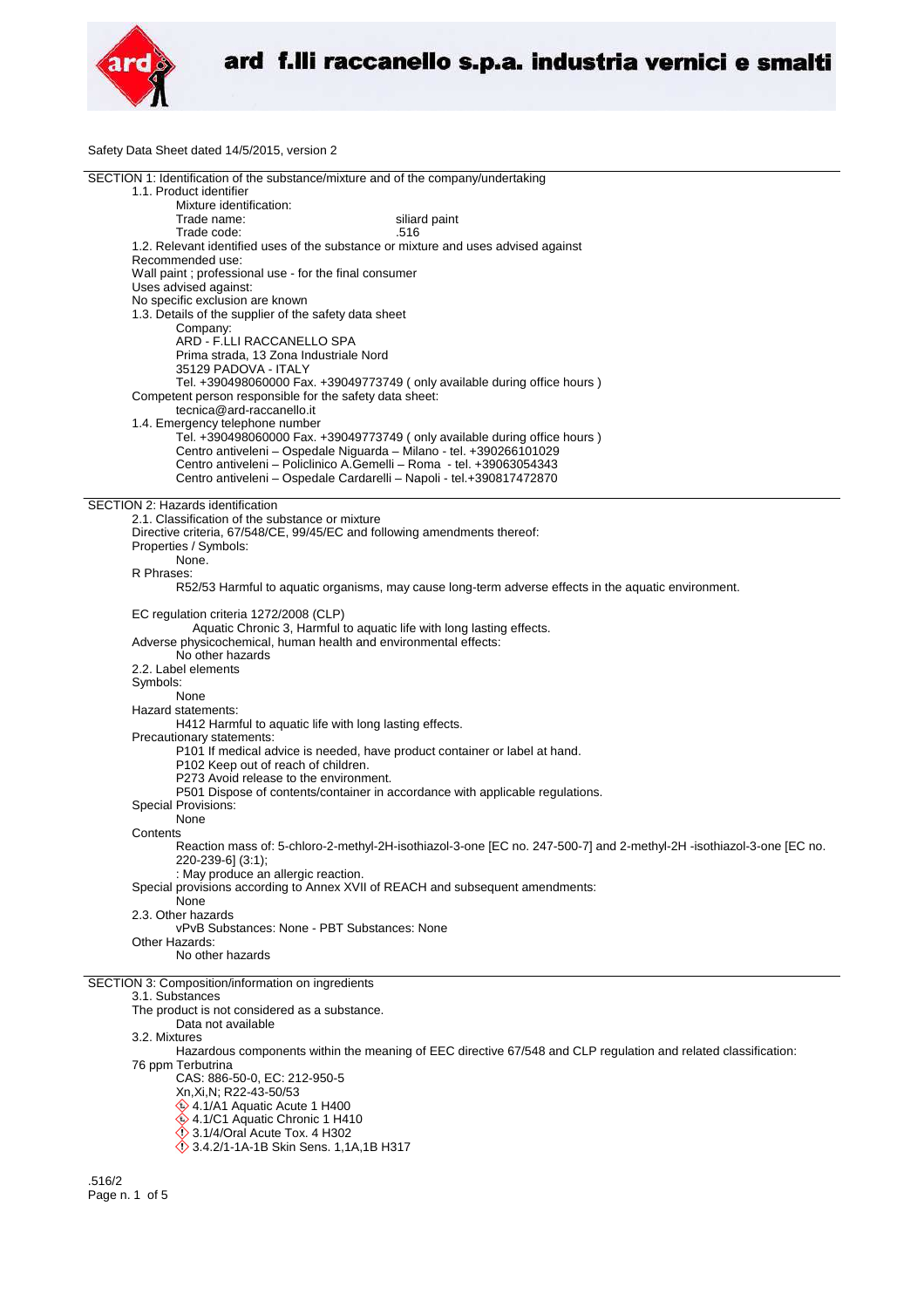SECTION 4: First aid measures 4.1. Description of first aid measures In case of skin contact: Wash with plenty of water and soap. In case of eyes contact: Rinse immediately with plenty of water and seek medical advice. In case of Ingestion: Do not under any circumstances induce vomiting. OBTAIN A MEDICAL EXAMINATION IMMEDIATELY. In case of Inhalation: Remove casualty to fresh air and keep warm and at rest. 4.2. Most important symptoms and effects, both acute and delayed No known symptoms to date. 4.3. Indication of any immediate medical attention and special treatment needed Treatment: Treat symptomatically. SECTION 5: Firefighting measures 5.1. Extinguishing media Suitable extinguishing media: Irrelevant, the product is not flammable. Extinguishing media which must not be used for safety reasons: None in particular. 5.2. Special hazards arising from the substance or mixture May produce toxic fumes of carbon monoxide if burning. Do not inhale explosion and combustion gases. 5.3. Advice for firefighters Use suitable breathing apparatus . Collect contaminated fire extinguishing water separately. This must not be discharged into drains. Move undamaged containers from immediate hazard area if it can be done safely. SECTION 6: Accidental release measures 6.1. Personal precautions, protective equipment and emergency procedures Wear personal protection equipment. Remove persons to safety. See protective measures under point 7 and 8. 6.2. Environmental precautions Do not allow to enter into soil/subsoil. Do not allow to enter into surface water or drains. Retain contaminated washing water and dispose it. In case of gas escape or of entry into waterways, soil or drains, inform the responsible authorities. 6.3. Methods and material for containment and cleaning up Suitable material for taking up: absorbing material, organic, sand. Wash with plenty of water. 6.4. Reference to other sections See also section 8 and 13 SECTION 7: Handling and storage 7.1. Precautions for safe handling Avoid contact with skin and eyes, inhalation of vapours and mists. Don't use empty container before they have been cleaned. Contamined clothing should be changed before entering eating areas. Do not eat or drink while working. See also section 8 for recommended protective equipment. 7.2. Conditions for safe storage, including any incompatibilities Keep away from food, drink and feed. Incompatible materials: None in particular. Instructions as regards storage premises: Adequately ventilated premises. 7.3. Specific end use(s) None in particular SECTION 8: Exposure controls/personal protection 8.1. Control parameters Exposure limit(s): There are not occupational exposure limits in accordance to the EU legislation DNEL Values: Data not available PNEC Values: Data not available 8.2. Exposure controls Eye/ face protection: Not needed for normal use. Anyway, operate according good working practices. Skin protection a) protection for hands: One-time gloves. b) other: No special precaution must be adopted for normal use. .516/2 Page n. 2 of 5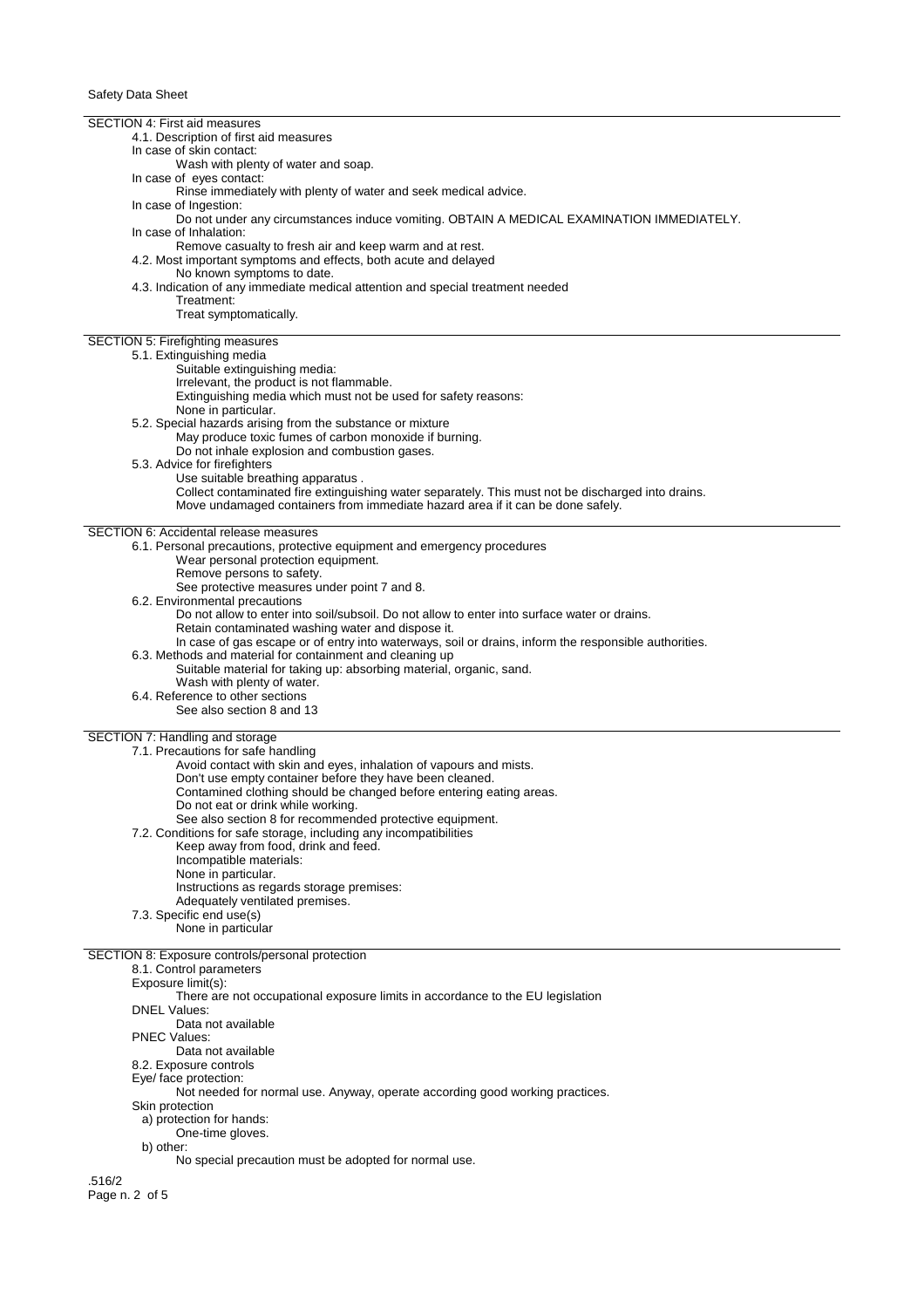Safety Data Sheet

Respiratory protection: Not needed for normal use. Thermal Hazards: None Environmental exposure controls: None

SECTION 9: Physical and chemical properties

| 9.1. Information on basic physical and chemical properties                |                                 |
|---------------------------------------------------------------------------|---------------------------------|
| Appearance and colour:                                                    | Fluid dispersion various colors |
| Odour:                                                                    | Characteristic: slightly acrid  |
| Odour threshold:                                                          | Data not available              |
| pH:                                                                       | 9,0                             |
| Melting point / freezing point:                                           | Data not available              |
| Initial boiling point and boiling range:                                  | Data not available              |
| Solid/gas flammability:                                                   | Data not available              |
| Upper/lower flammability or explosive limits:                             | Data not available              |
| Vapour density:                                                           | Data not available              |
| Flash point:                                                              | Not flammable                   |
| Evaporation rate:                                                         | Data not available              |
| Vapour pressure:                                                          | Data not available              |
| Relative density:                                                         | 1420 - 1550 g/l a 20°C          |
| Solubility in water:                                                      | Miscible                        |
| Solubility in oil:                                                        | Insoluble                       |
| Partition coefficient (n-octanol/water):                                  | Data not available              |
| Auto-ignition temperature:                                                | Data not available              |
| Decomposition temperature:                                                | Data not available              |
| Viscosity:                                                                | 12500 - 19500 cP 20°C           |
| Explosive properties:                                                     | Data not available              |
| Oxidizing properties:                                                     | Data not available              |
| 9.2. Other information                                                    |                                 |
| Miscibility:                                                              | Data not available              |
| Fat Solubility:                                                           | Data not available              |
| Conductivity:                                                             | Data not available              |
| Substance Groups relevant properties: Data not available                  |                                 |
| Note: The data herein refer to QC when the product was put on the market. |                                 |
|                                                                           |                                 |
| SECTION 10: Stability and reactivity                                      |                                 |
| 10.1. Reactivity                                                          |                                 |
| Stable under normal conditions                                            |                                 |
| 10.2. Chemical stability                                                  |                                 |
| Stable under normal conditions                                            |                                 |
| 10.3. Possibility of hazardous reactions                                  |                                 |
| None                                                                      |                                 |
| 10.4. Conditions to avoid                                                 |                                 |
| Stable under normal conditions.                                           |                                 |
| 10.5. Incompatible materials                                              |                                 |
| None in particular.                                                       |                                 |
| 10.6. Hazardous decomposition products                                    |                                 |
| None.                                                                     |                                 |
|                                                                           |                                 |
| SECTION 11: Toxicological information                                     |                                 |

11.1. Information on toxicological effects

Toxicological information of the mixture:

Data not available

Toxicological information of the main substances found in the mixture:

Data not available

If not differently specified, the information required in Regulation 453/2010/EC listed below must be considered as N.A.: a) acute toxicity;

- b) skin corrosion/irritation;
- c) serious eye damage/irritation;
- d) respiratory or skin sensitisation;
- e) germ cell mutagenicity;
- f) carcinogenicity;
- 
- g) reproductive toxicity;
- h) STOT-single exposure;
- i) STOT-repeated exposure;
- j) aspiration hazard.

SECTION 12: Ecological information

12.1. Toxicity

Adopt good working practices, so that the product is not released into the environment.

Harmful to aquatic organisms, may cause long-term adverse effects in the aquatic environment.

Terbutrina - CAS: 886-50-0

a) Aquatic acute toxicity:

Endpoint: EC50 - Species: Algae = 0.0067 mg/L - Duration h: 48 - Notes: OECD 201, Scenedesmus subspicatus 12.2. Persistence and degradability

Data not available

.516/2 Page n. 3 of 5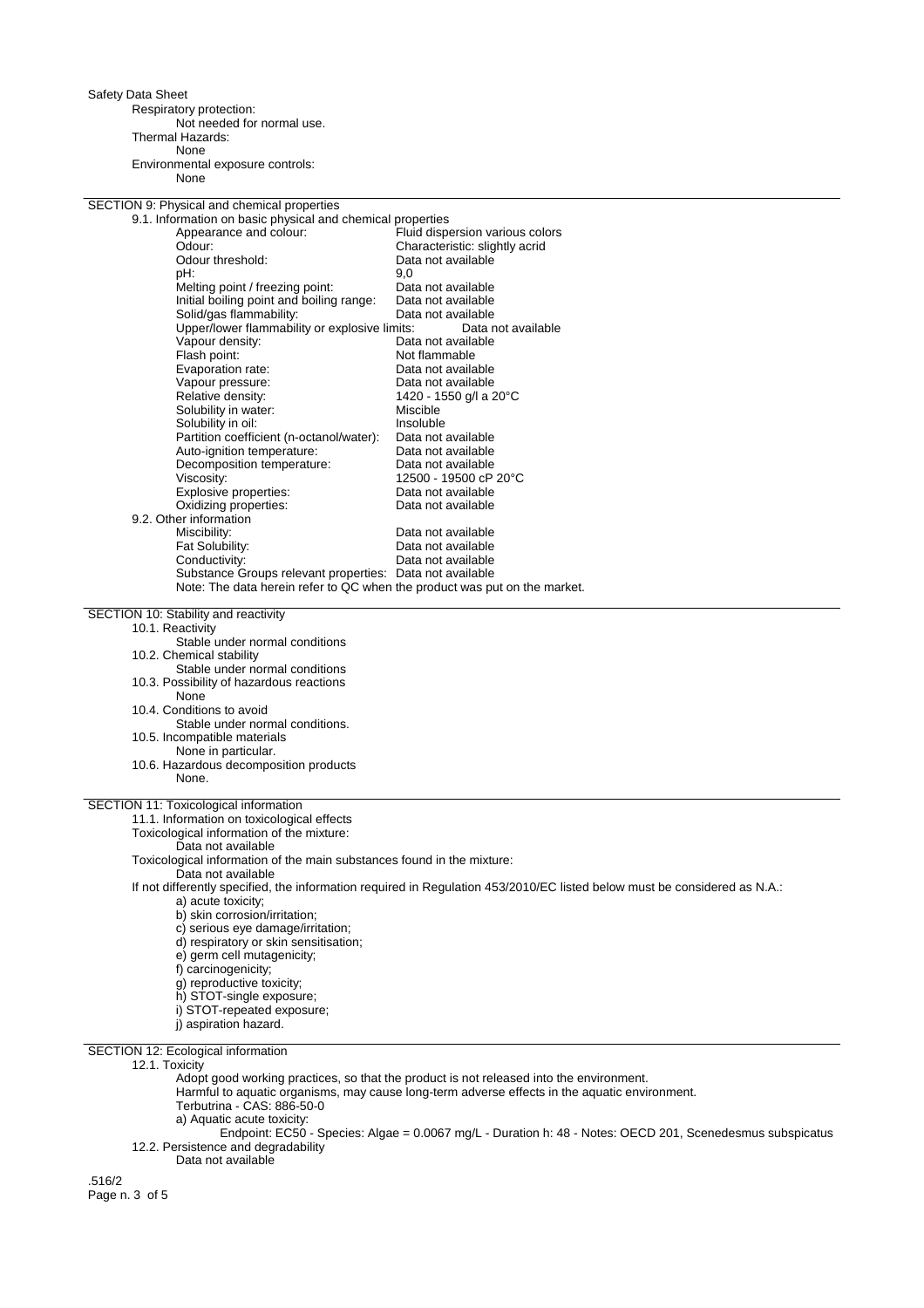| Safety Data Sheet                                                                                                                                             |
|---------------------------------------------------------------------------------------------------------------------------------------------------------------|
| 12.3. Bioaccumulative potential                                                                                                                               |
| Terbutrina - CAS: 886-50-0                                                                                                                                    |
| Bioaccumulation: Not bioaccumulative - Test: log Kow 3.2 - Duration: Data not available - Notes: Data not<br>available                                        |
| 12.4. Mobility in soil                                                                                                                                        |
| Data not available                                                                                                                                            |
| 12.5. Results of PBT and vPvB assessment                                                                                                                      |
| vPvB Substances: None - PBT Substances: None                                                                                                                  |
| 12.6. Other adverse effects<br>None                                                                                                                           |
|                                                                                                                                                               |
| SECTION 13: Disposal considerations                                                                                                                           |
| 13.1. Waste treatment methods                                                                                                                                 |
| Recover if possible. In so doing, comply with the local and national regulations currently in force.<br>Waste should not be disposed of by release to sewers. |
| Contaminated packaging thinners and cleaning diluents must be landfilled.                                                                                     |
|                                                                                                                                                               |
| SECTION 14: Transport information                                                                                                                             |
| 14.1. UN number<br>Not classified as dangerous in the meaning of transport regulations.                                                                       |
| 14.2. UN proper shipping name                                                                                                                                 |
| Data not available                                                                                                                                            |
| 14.3. Transport hazard class(es)                                                                                                                              |
| Data not available                                                                                                                                            |
| 14.4. Packing group<br>Data not available                                                                                                                     |
| 14.5. Environmental hazards                                                                                                                                   |
| <b>ADR-Enviromental Pollutant:</b><br><b>No</b>                                                                                                               |
| Data not available                                                                                                                                            |
| 14.6. Special precautions for user                                                                                                                            |
| Data not available<br>14.7. Transport in bulk according to Annex II of MARPOL73/78 and the IBC Code                                                           |
| Data not available                                                                                                                                            |
|                                                                                                                                                               |
| SECTION 15: Regulatory information<br>15.1. Safety, health and environmental regulations/legislation specific for the substance or mixture                    |
| Dir. 67/548/EEC (Classification, packaging and labelling of dangerous substances).                                                                            |
| Dir. 99/45/EEC (Classification, packaging and labelling of dangerous preparations).                                                                           |
| DIR.2004/42/CE. Subcategory c Type BA limit COV 40 g/l. Contained in product < 40 g/l.                                                                        |
| Regulation (EU) No 528/2012 and subsequent amendments.                                                                                                        |
| This product contains biocides. Active ingredients:<br>Zinc pyrithione                                                                                        |
| 2-ottil-2H-isotiazol-3-one                                                                                                                                    |
| Terbutryn                                                                                                                                                     |
| Dir. 98/24/EC (Risks related to chemical agents at work).                                                                                                     |
| Directive 2000/39/CE (Occupational exposure limit values) and subsequent modifications: 2004/37/CE, 2006/15/CE and<br>2009/161/UE.                            |
| Dir. 2006/8/EC                                                                                                                                                |
| Regulation (EC) n. 1907/2006 (REACH)                                                                                                                          |
| Regulation (EC) n. 1272/2008 (CLP)                                                                                                                            |
| Regulation (EC) n. 790/2009 (ATP 1 CLP) and (EU) n. 758/2013                                                                                                  |
| Regulation (EU) n. 453/2010 (Annex I)<br>Regulation (EU) n. 286/2011 (ATP 2 CLP)                                                                              |
| Regulation (EU) n. 618/2012 (ATP 3 CLP)                                                                                                                       |
| Regulation (EU) n. 487/2013 (ATP 4 CLP)                                                                                                                       |
| Regulation (EU) n. 944/2013 (ATP 5 CLP)                                                                                                                       |
| Regulation (EU) n. 605/2014 (ATP 6 CLP)                                                                                                                       |
| Restrictions related to the product or the substances contained according to Annex XVII Regulation (EC) 1907/2006 (REACH)<br>and subsequent modifications:    |
| None                                                                                                                                                          |
| Where applicable, refer to the following regulatory provisions :                                                                                              |
| Directive 2003/105/CE ('Activities linked to risks of serious accidents') and subsequent amendments.                                                          |
| Regulation (EC) nr 648/2004 (detergents).<br>1999/13/EC (VOC directive)                                                                                       |
|                                                                                                                                                               |
| Provisions related to directives 82/501/EC(Seveso), 96/82/EC(Seveso II):                                                                                      |
| Data not available                                                                                                                                            |
| 15.2. Chemical safety assessment<br>No                                                                                                                        |
|                                                                                                                                                               |
| SECTION 16: Other information                                                                                                                                 |
| Full text of phrases referred to in Section 3:                                                                                                                |
| R22 Harmful if swallowed.                                                                                                                                     |
| R43 May cause sensitization by skin contact.<br>R50/53 Very toxic to aquatic organisms, may cause long-term adverse effects in the aquatic environment.       |
|                                                                                                                                                               |
| H400 Very toxic to aquatic life.                                                                                                                              |

H410 Very toxic to aquatic life with long lasting effects.

.516/2 Page n. 4 of 5